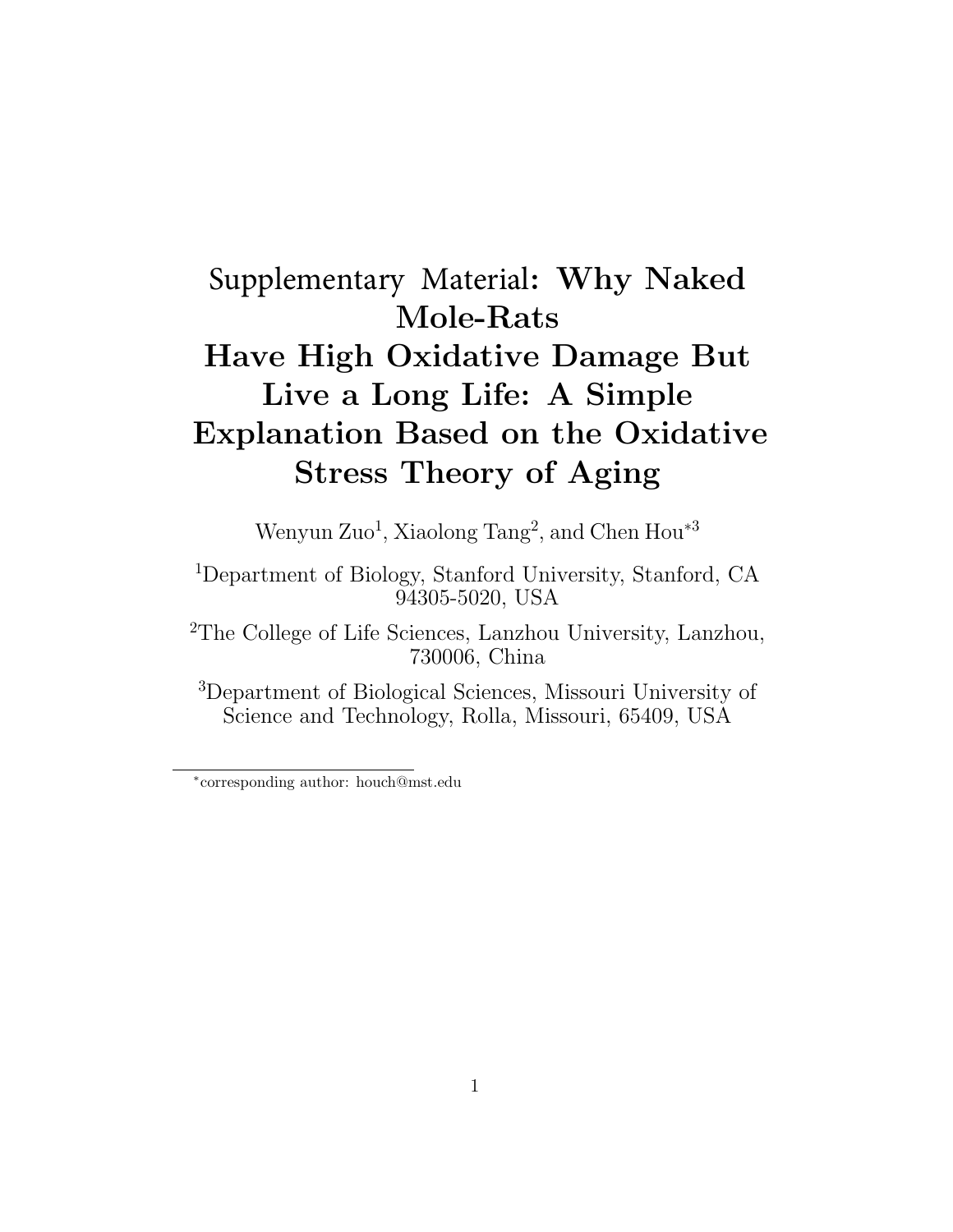## 1 Variable description

|                   | Variables Definition                            | Unit                                                   |
|-------------------|-------------------------------------------------|--------------------------------------------------------|
| $B_{rest}$        | Resting metabolic rate, $B_{rest}$ =            | energy/time                                            |
|                   | $B_{rep} + B_{syn}$                             |                                                        |
| $B_0$             | Normalization coefficient, a con-               | $\text{energy} / \text{time} / (\text{biomass})^{3/4}$ |
|                   | stant within a taxa. $B_{rest}$                 |                                                        |
|                   | $B_0 m^{3/4}$                                   |                                                        |
| $B_{rep}$         | Rate of metabolic energy allo-                  | energy/time                                            |
|                   | cated to repairing (somatic main-               |                                                        |
|                   | tenance)                                        |                                                        |
| $B_{syn}$         | Rate of metabolic energy to syn-                | $\text{energy} / \text{time}$                          |
|                   | thesize new biomass, including                  |                                                        |
|                   | growth and reproduction, $B_{syn} =$            |                                                        |
|                   | $E_m \times G$                                  |                                                        |
| $B_{act}$         | Rate of metabolic energy allocated              | energy/time                                            |
|                   | to activities, $B_{act} \propto B_{rest}$       |                                                        |
| $B_{tot}$         | Total metabolic rate, $B_{total}$<br>$=$        | energy/time                                            |
|                   | $B_{act} + B_{rest} = fB_{rest}$ , where f is a |                                                        |
|                   | constant for given taxon. $f\approx 2\sim$      |                                                        |
|                   | 3.                                              |                                                        |
| $B_{ms}$          | Mass-specific resting metabolic                 | $\text{energy} / \text{time} / \text{mass}$            |
|                   | rate, $B_{ms} = B_{rest}/m(t)$                  |                                                        |
| $\overline{C}$    | Threshold of the damage level                   | unitless                                               |
| $\overline{D(t)}$ | Mass-specific accumulated damage                | unitless                                               |
| $D_{total}(t)$    | Total accumulated damage                        | biomass                                                |
| $E_m$             | Energy required to synthesize one               | energy/time                                            |
|                   | unit of biomass                                 |                                                        |
| $\overline{G}$    | Growth rate, $G = dm/dt$                        | biomass/time                                           |
| LS                | Lifespan                                        | time                                                   |
| m(t)              | body mass at age $t$                            | <b>biomass</b>                                         |
| $m_0$             | body mass at birth                              | biomass                                                |
| M                 | adult body mass                                 | biomass                                                |

Table A1: Variables and parameters used in the model.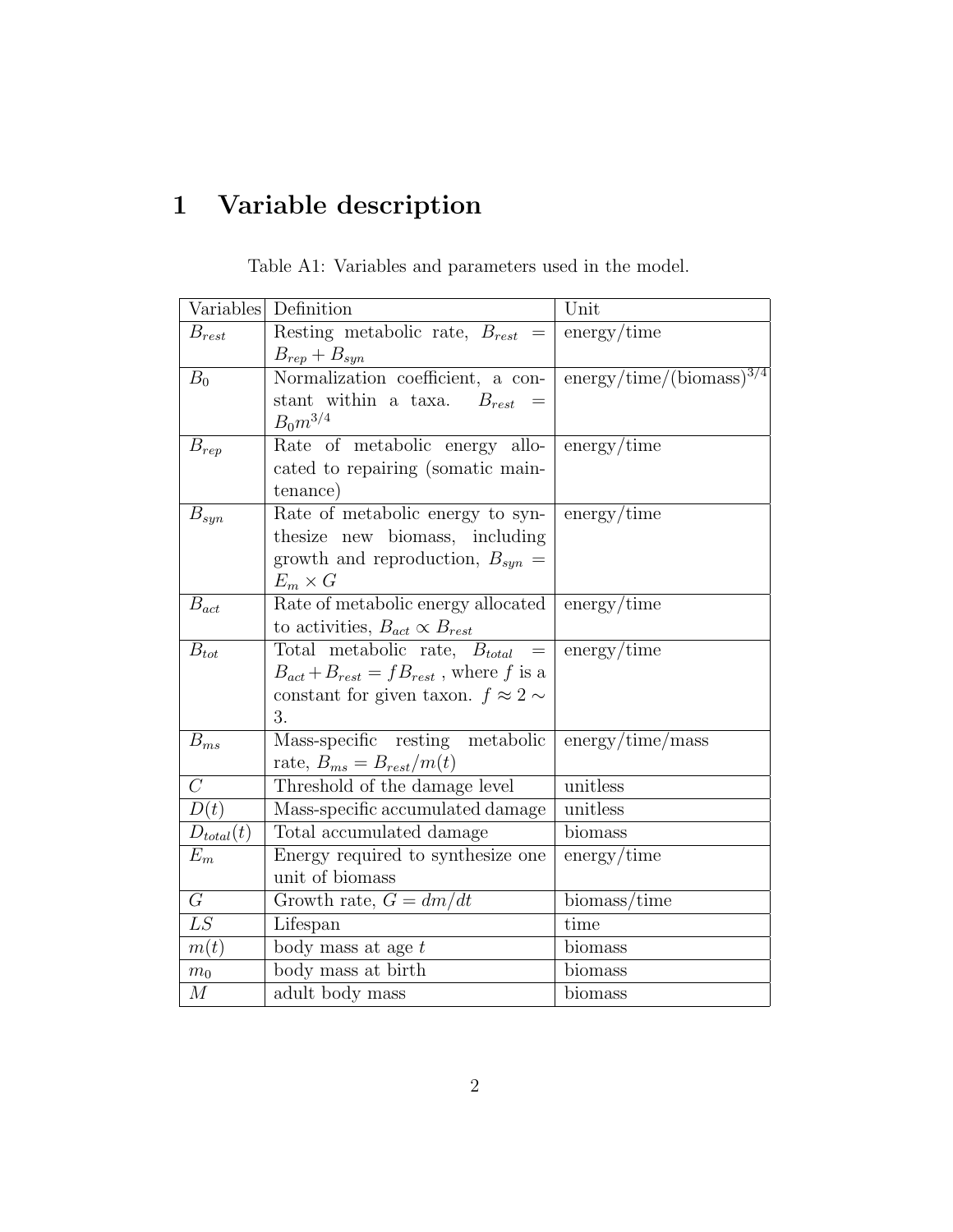|                  | Rate of damage production, $H =  $ biomass/time                    |                     |
|------------------|--------------------------------------------------------------------|---------------------|
|                  | $\delta \times B_{rest}$                                           |                     |
| $\boldsymbol{R}$ | Rate of repair, $R = \eta \times B_{rep} =  \text{biomass} \$ time |                     |
|                  | $\eta(B_{rest}-E_mG)$                                              |                     |
|                  | Age                                                                | time                |
| $\delta$         | Damage coefficient, a constant damaged mass/energy                 |                     |
|                  | within a species                                                   |                     |
| η                | Repair coefficient, a constant                                     | damaged mass/energy |
|                  | within a species                                                   |                     |

## 2 Derivation of Eq.1 in main text

Here we give a detailed derivation of Eq.1 in the main text based on Hou [25].

First we assume that the rate of raw damage production is proportional to the total metabolic rate (equivalent to oxygen consumption rate), i.e.,  $H = a \times B_{tot}$ , where a is a constant within a species, indicating the production of damage that is associated with one unit of energy consumption. Numerous data have shown that, at least in birds and mammals,  $B_{tot}$  is proportional to  $B_{rest}$  [27-29],  $B_{tot} = f \times B_{rest}$ , where f is a constant indicating the level of activity. In general, f averages around  $2 \sim 3$  within a taxon [27-30]. Using this relationship the raw damage production  $H$  can be expressed in terms of resting metabolic rate  $B_{rest}$ ,  $H = a \times B_{tot} = a \times f \times B_{rest} = \delta \times B_{rest}$ , where  $\delta = a \times f$ . Thus, although H is expressed in terms of resting metabolic rate, it actually estimates the rate of the total raw damage production that is associated with the rate of total oxygen consumption, including the oxygen consumption at rest and that during activity. The activity contributes to damage through  $f$ , which is usually a constant. Below we will use the relationship  $H = \delta \times B_{rest}$  to derive Eq. 1 in the main text.

We further assume that the amount of damage that can be repaired is proportional to one unit of metabolic energy allocated to repair as  $R = \eta B_{rep}$ , where  $\eta$  is a constant within a species, and  $B_{rep}$  is the energy allocated to repair. As explained in the main text, the resting metabolic energy is partitioned between the energy allocated to maintain existing biomass,  $B_{rep}$ , and the energy allocated to synthesize new biomass,  $B_s y n$ , i.e.,  $B_{rest} = B_{rep} + B_{syn}$ . The energy allocated to synthesize new biomass is  $B_{syn} = E_m G$ , where  $E_m$  is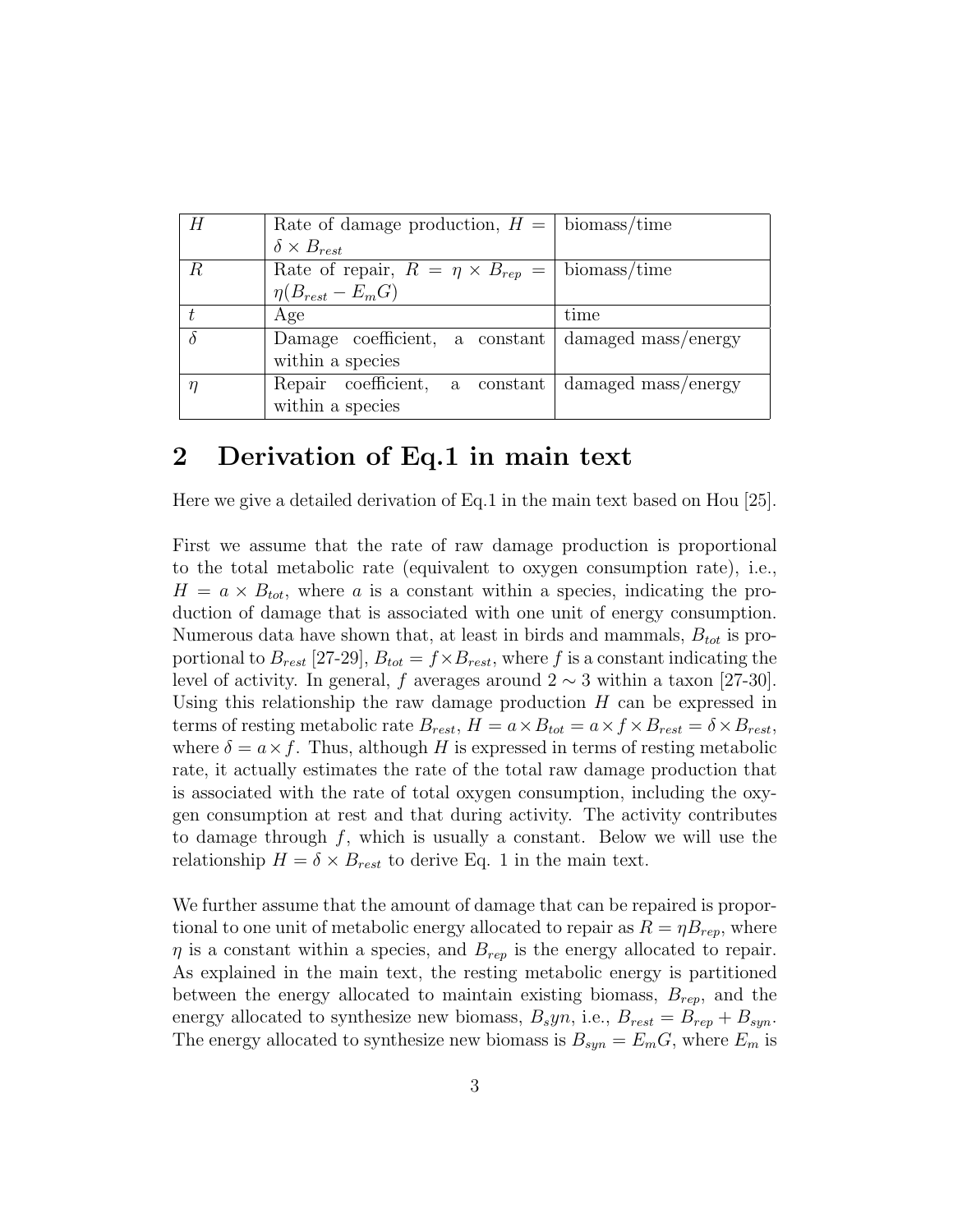the energy required to synthesize one unit of biomass, and  $G$  is growth rate (biomass gain per unit time). Putting these relationships together we have  $R = \eta B_{rep} = \eta (B_{rest} - B_{syn} = \eta (B_{rest} - E_m G).$ 

Having the raw damage production rate  $H$  and the repair rate  $R$ , the rate of net damage production,

$$
H - R = \delta B_{rest} - \eta (B_{rest} - E_m G)
$$
  
=  $(\delta - \eta) B_{rest} + \eta E_m G.$ 

Damage accumulates over time. Thus, the total net damage,  $D_{total}$ , at a certain age, t, can be estimated as the integral of the rate over time

$$
D_{total}(t) = \int_0^t (H - R)dt
$$
  
= 
$$
\int_0^t [(\delta - \eta)B_{rest} + \eta E_m G]dt
$$
  
= 
$$
\int_0^t (\delta - \eta)B_{rest}dt + \int_0^t \eta E_m Gdt
$$

Because  $\delta$ ,  $\eta$ , and  $E_m$  are independent of time, t,

$$
D_{total}(t) = (\delta - \eta) \int_0^t B_{rest} dt + \eta E_m \int_0^t G dt.
$$
 (A1)

Here, we use the general observed scaling relation,  $B_{rest} = B_0 m(t)^{3/4}$ , and then the integral becomes  $\int_0^t B_{rest} dt = B_0 \int_0^t m(t)^{3/4} dt$ . This integral requires the analytic expression of growth curve,  $m(t)$ . The ontogenetic growth model (Eq. 1 in West et al. [32] ) gives a growth curve,

$$
m(t) = M(1 - [1 - (\frac{m_0}{M})^{1/4}]e^{\frac{-B_0 t}{4E_m M^{1/4}}})^4.
$$

Below we show that the integral of  $m(t)^{3/4}$  over age t can be approximately expressed at  $M^{3/4} \times t$ , where M is the adult mass.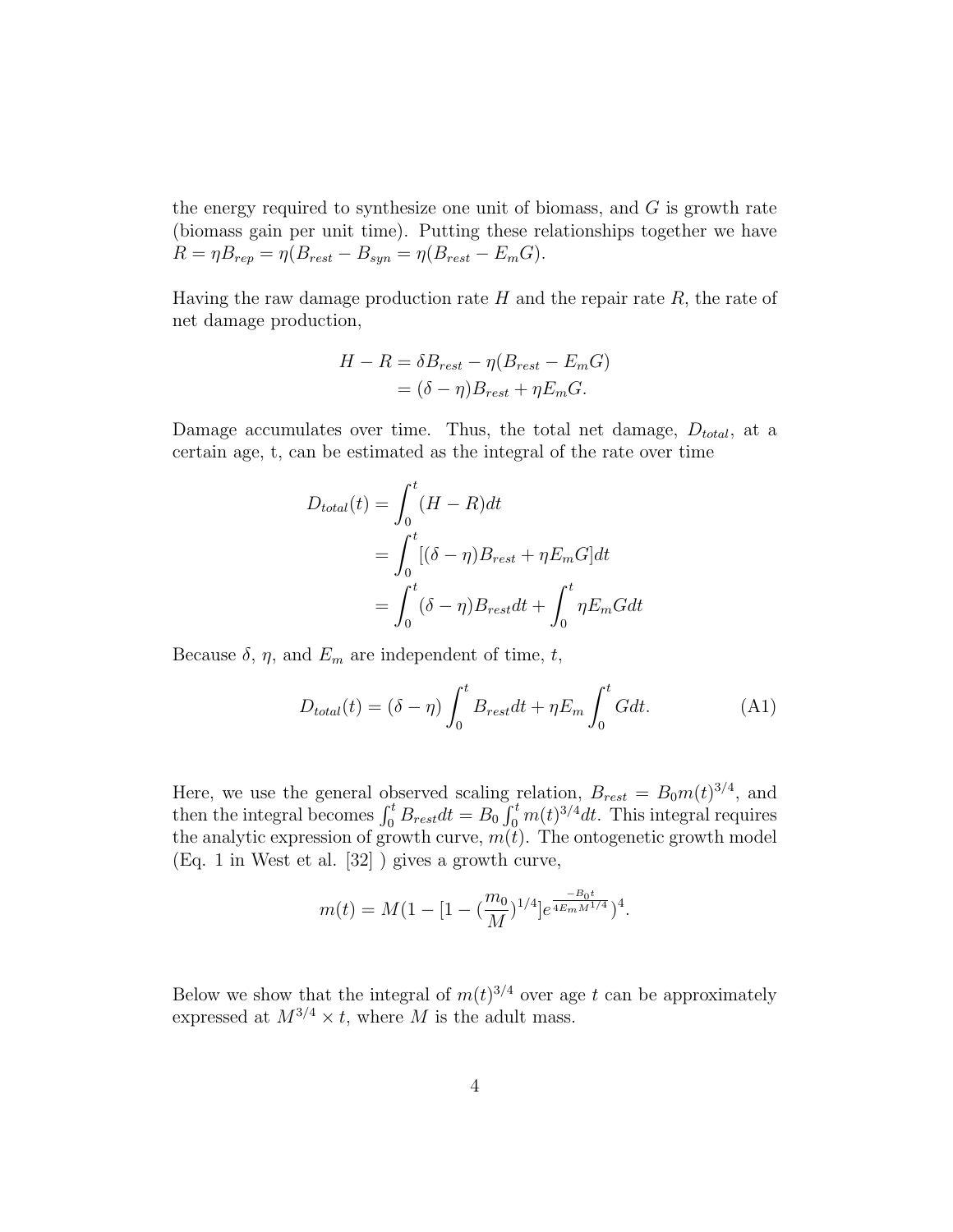$$
\int_{0}^{t} m(t)^{3/4} dt = \int_{0}^{t} M^{3/4} \{1 - [1 - (\frac{m_0}{M})^{1/4}] e^{\frac{-B_0 t}{4E_m M^{1/4}}}\}^{3} dt
$$
  
\n
$$
= \int_{0}^{t} M^{3/4} dt
$$
  
\n
$$
+ \int_{0}^{t} M^{3/4} \{-3[1 - (\frac{m_0}{M})^{1/4}] e^{\frac{-B_0 t}{4E_m M^{1/4}}}
$$
  
\n
$$
+ 3[1 - (\frac{m_0}{M})^{1/4}]^{2} e^{\frac{-B_0 t}{2E_m M^{1/4}}}
$$
  
\n
$$
- [1 - (\frac{m_0}{M})^{1/4}]^{3} e^{\frac{-3B_0 t}{4E_m M^{1/4}}}\} dt
$$

Adult size  $M$  is independent of  $t$ , which gives

.

$$
\int_{0}^{t} m(t)^{3/4} dt = M^{3/4} t
$$
\n
$$
+ M^{3/4} \int_{0}^{t} \{-3[1 - (\frac{m_0}{M})^{1/4}]e^{\frac{-B_0 t}{4E_m M^{1/4}}}
$$
\n
$$
+ 3[1 - (\frac{m_0}{M})^{1/4}]^2 e^{\frac{-B_0 t}{2E_m M^{1/4}}}]
$$
\n
$$
- [1 - (\frac{m_0}{M})^{1/4}]^3 e^{\frac{-3B_0 t}{4E_m M^{1/4}}} dt
$$
\n
$$
= M^{3/4} t
$$
\n
$$
+ \frac{E_m M}{B_0} \{e^{\frac{-B_0 t}{4E_m M^{1/4}}}[-12 + 12(\frac{m_0}{M})^{1/4}] + [12 - 12(\frac{m_0}{M})^{1/4}]
$$
\n
$$
+ e^{\frac{-B_0 t}{2E_m M^{1/4}}} [6 - 12(\frac{m_0}{M})^{1/4} + 6(\frac{m_0}{M})^{1/2}]
$$
\n
$$
- [6 - 12(\frac{m_0}{M})^{1/4} + 6(\frac{m_0}{M})^{1/2}]
$$
\n
$$
- e^{\frac{-3B_0 t}{4E_m M^{1/4}}} [4/3 - 4(\frac{m_0}{M})^{1/4} + 4(\frac{m_0}{M})^{1/2} - 4/3(\frac{m_0}{M})^{3/4}]
$$
\n
$$
+ [4/3 - 4(\frac{m_0}{M})^{1/4} + 4(\frac{m_0}{M})^{1/2} - 4/3(\frac{m_0}{M})^{3/4}].
$$

Put all the time dependent terms together as  $\mathbb{Z}_1$  and time independent terms together as  $Z_2$ .  $\cdot t$ 

$$
\int_0^t m(t)^{3/4} dt = Z_1 + Z_2,
$$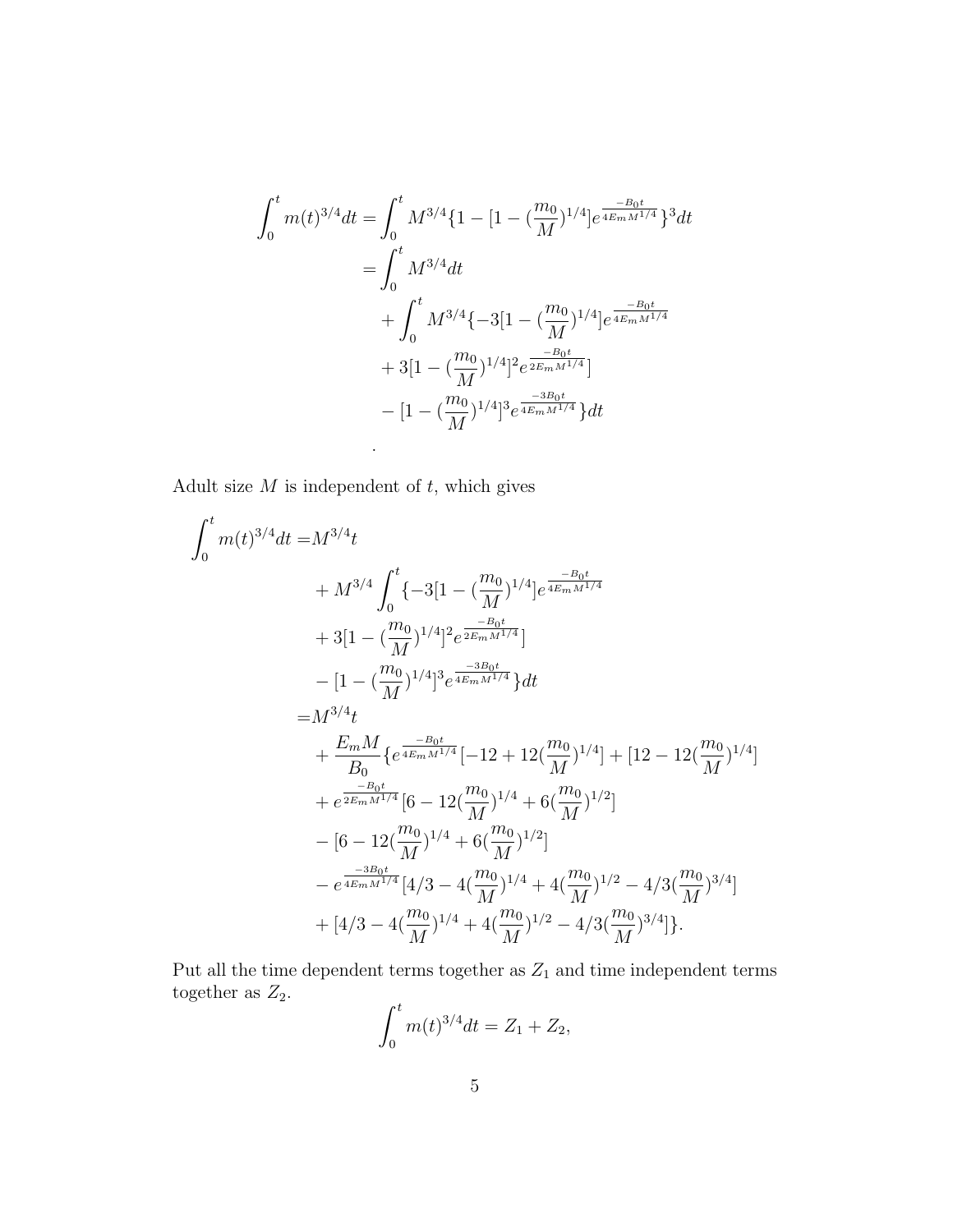where

$$
Z_{1} = M^{3/4}t
$$
  
+  $\frac{E_{m}M}{B_{0}} \{e^{\frac{-B_{0}t}{4E_{m}M^{1/4}}}\left[-12 + 12(\frac{m_{0}}{M})^{1/4}\right]$   
+  $e^{\frac{-B_{0}t}{2E_{m}M^{1/4}}}\left[6 - 12(\frac{m_{0}}{M})^{1/4} + 6(\frac{m_{0}}{M})^{1/2}\right]$   
-  $e^{\frac{-3B_{0}t}{4E_{m}M^{1/4}}}\left[4/3 - 4(\frac{m_{0}}{M})^{1/4} + 4(\frac{m_{0}}{M})^{1/2} - 4/3(\frac{m_{0}}{M})^{3/4}\right]\}$   
-  $M^{3/4}t + Z_{3}$ 

and

$$
Z_2 = [12 - 12(\frac{m_0}{M})^{1/4}]
$$
  
\n
$$
- [6 - 12(\frac{m_0}{M})^{1/4} + 6(\frac{m_0}{M})^{1/2}]
$$
  
\n
$$
+ [4/3 - 4(\frac{m_0}{M})^{1/4} + 4(\frac{m_0}{M})^{1/2} - 4/3(\frac{m_0}{M})^{3/4}]
$$
  
\n
$$
= \frac{22}{3} - 4(\frac{m_0}{M})^{1/4} - 2(\frac{m_0}{M})^{1/2} - \frac{4}{3}(\frac{m_0}{M})^{3/4}
$$

Let

$$
Z_3 = \frac{E_m M}{B_0} \{ e^{\frac{-B_0 t}{4E_m M^{1/4}}} [-12 + 12(\frac{m_0}{M})^{1/4}] + e^{\frac{-B_0 t}{2E_m M^{1/4}}} [6 - 12(\frac{m_0}{M})^{1/4} + 6(\frac{m_0}{M})^{1/2}] - e^{\frac{-3B_0 t}{4E_m M^{1/4}}} [4/3 - 4(\frac{m_0}{M})^{1/4} + 4(\frac{m_0}{M})^{1/2} - 4/3(\frac{m_0}{M})^{3/4}] \}
$$

then  $Z_1 = M^{3/4}t + Z_3$ . When age, t, is large,  $Z_3$  becomes negligible, because it decrease exponentially with time,  $\lim_{t\to\infty} Z_1 = M^{3/4}t$ .  $Z_2$  is a constant over time. It is small compared to  $M^{3/4}t$  in the integral for a large t. For example, if  $M = 500$ gram (for a rat), for 1000 days,  $Z_2 \approx 5\%M^{3/4}t$ ; if  $M = 50$ gram (for a mouse), for 1000 days,  $Z_2 \approx 2\%M^{3/4}t$ . Therefore, here we simplify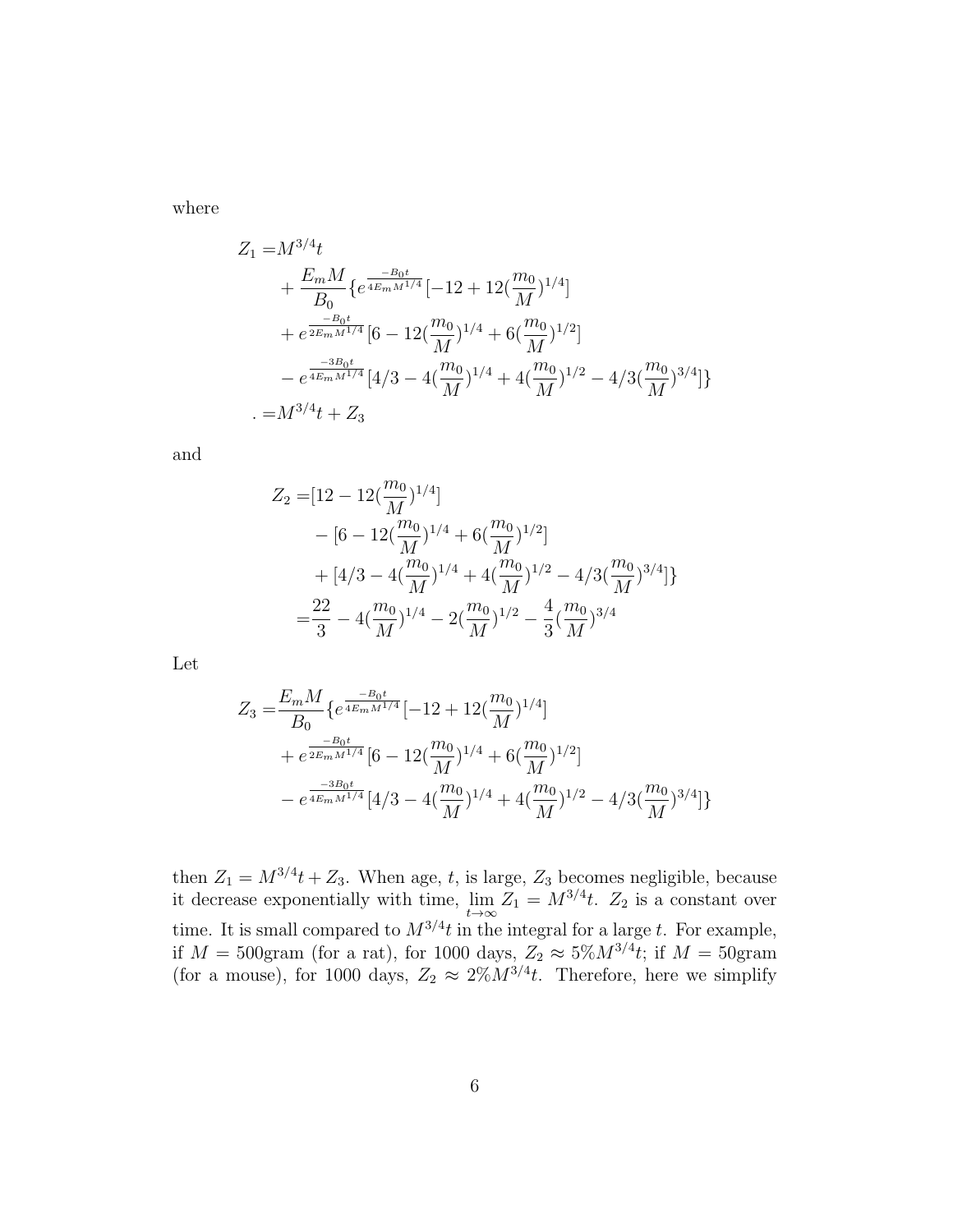$\int_0^t m(t)^{3/4} dt \approx M^{3/4}t$ . Substituting this approximation to Eq.A1 gives

$$
D_{total}(t) = (\delta - \eta) \int_0^t B_{rest} dt + \eta E_m \int_0^t G dt
$$
  

$$
= (\delta - \eta) B_0 \int_0^t m(t)^{3/4} dt + \eta E_m \int_0^t G dt
$$
  

$$
= (\delta - \eta) B_0 M^{3/4} dt + \eta E_m \int_0^t G dt
$$
  

$$
= (\delta - \eta) B_{adult, rest} t + \eta E_m \int_0^t G dt
$$

Since  $G = dm/dt$ ,  $\int_0^t G dt = \int_0^t dm = (m(t) - m_0)$ , which gives

$$
D_{total}(t) = (\delta - \eta)B_{adult,rest}t + \eta E_m(m(t) - m_0). \tag{A2}
$$

Therefor, the mass-specific damage,  $D$ , as a function of age  $t$ ,

$$
D(t) = (f\delta - \eta)B_{ms}t + \eta E_m(1 - \frac{m_0}{m(t)})
$$
 (A3)

where  $B_{ms}$  is the mass-specific metabolic rate,  $B_{ms} = B_{rest}/m(t)$ , and the term  $\left(1-\frac{m_0}{m(t)}\right)$  $\frac{m_0}{m(t)}$  comes from  $\frac{m(t)-m_0}{m(t)}$ .

## 3 Estimate of  $E_m$  using data on growth curve and metabolic rate

The energy for biosynthesis comes from the resting metabolic energy. As different energetic growth models suggested [32,33,37], the rate of resting metabolic energy can be partitioned between the rates of energy allocated to maintenance and that allocated to biosynthesis, i.e.,  $B_{rest} = B_{rep} + B_{syn}$ , where  $B_{syn} = E_m \times G$ , and G is the growth rate,  $G = dm/dt$ . The value of  $E_m$  can be obtained by fitting the empirical growth curve with this energy partition equation using the resting metabolic rate,  $B_{rest}$ . In other words, no matter what the energy for activity is, as long as the resting metabolic rate is given, one can use this energy partition equation to fit the data and obtain  $E_m$ . In this study, we use the resting metabolic rates of mice and NMR and employed this equation to estimate the values of  $E_m$ . Thus, even if the